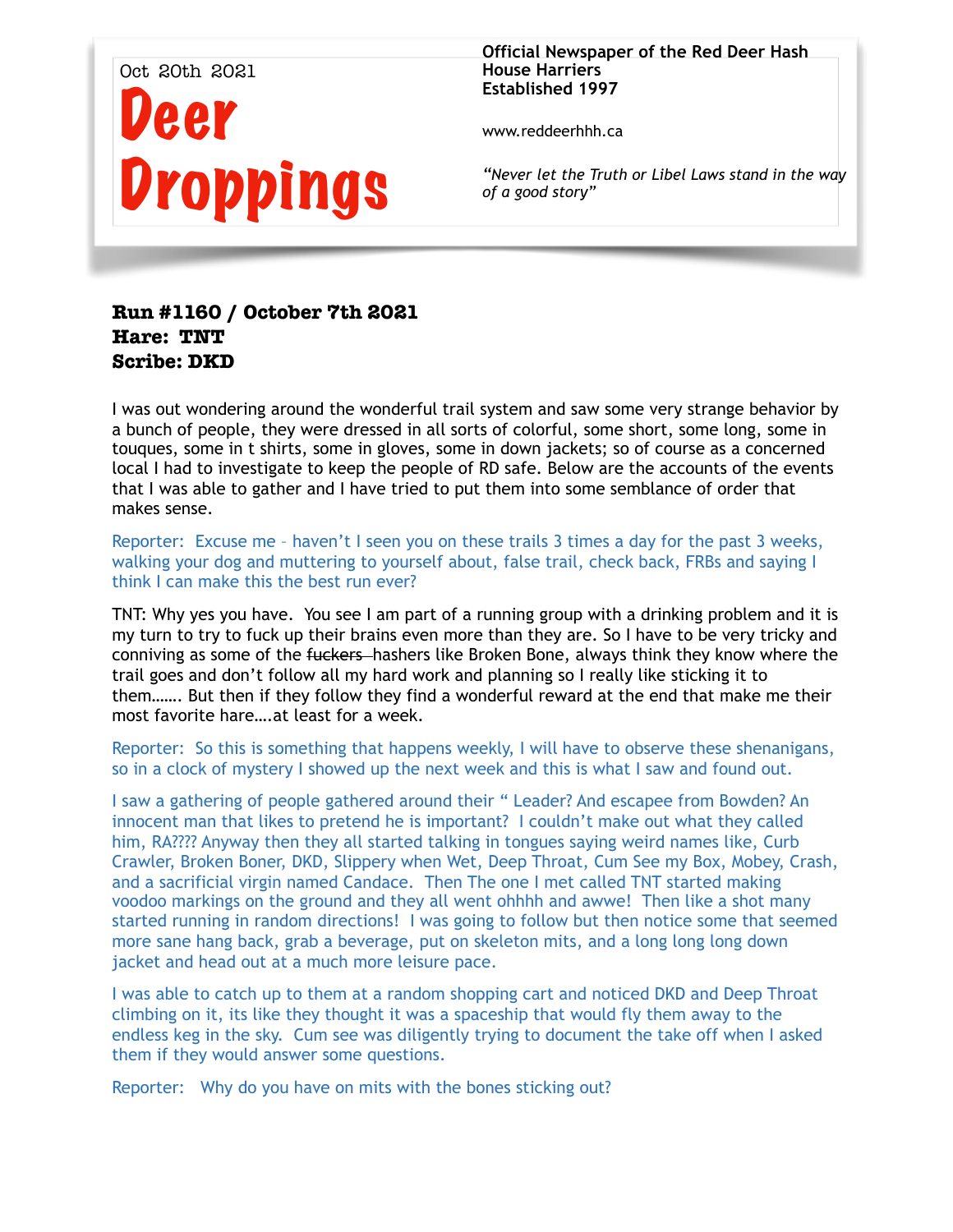Cum See My Box: Well you see it is October and it takes some time for me to prepare for Halloween so each week of the month I find a piece of clothing that I like and that is how I determine what my costume will be. Today I found these on a skeleton in my neighbors yard and thought that the skeleton didn't need them anymore so I took them because if I was lucky I could walk around with a beverage and I don't want to get my hands cold.

#### Reporter: Why do you have on a long down jacket when it is so warm?

Deep Throat: Well I wasn't planning on coming out and socializing with my best friends because it would be way too much fun, but DKD text me and guilted me into getting out of my house and going for a prelube – cause we have to drink prior to doing this shit – anyway I rushed out of the house in just a sweater and leggings forgetting that it is October and that I am a suck when it comes to cold weather. Again DKD looked at me and said – YOU didn't bring a coat???? WTF? So I looked into my travel container on wheels and discovered I had my spring jacket so I was happy and put it on. Glad it was a lovely warm night otherwise I wouldn't of made it and would have ended up with the Piss and moan shirt (if we ever find it) for complaining it was too cold.

Reporter: As we walked along I noticed that 2 out of the 3 stopped to converse with nature, but went deep into the woods to let the inner trees feel included. We came across a lovely bridge and all of a sudden the one called DKD started to giggle and climbed up on the railing – I was somewhat concerned when she started waving her hands in the air. I then saw some graffiti "Come and Get Me" and it all made sense.

## I asked DKD, what do you like best about this thing called Hashing.

DKD: What I like the most is that this group is so accepting, like to laugh and drink with me. Not everyone would be so accommodating. Oh also that they are accepting that we each have to go at our own pace and that one of these days I will be a runner not a walker!!! I just have a hard time figuring out how to run without spilling my drinks – when that can be resolved I will be running with the best of them.

Shortly after I looked up in horror and saw alien beings coming through the dark with their one eye lit up to glowing in the dark and chanting OMMOMM OMMOMM, as they got closer I hear clearer and they were saying ONON??

## I asked the one that seemed the most confused. Why are you yelling ONON

VIRGIN: I don't know I have never done this before – does it always have to be done in the dark with a spot light? Are there usually so many the first time? I understood there should be some sweet talk and maybe dinner before the main event but all I got was come into the trees little girl and let me show you a fun time? I don't know what it is about this group – but I think I like it. It hurt at the start but the warmer I get the more it feeeelllllllsssss goooooood!

I thought I lost the group but then looked up and what do you know the 3 were standing in the trees right off the path – did they really think they couldn't be seen?

## I then stopped one they call Broken Boner and asked, are you really Broken?

Broken Boner: Yes I really am, there is not a week that goes by that I don't feel like something isn't broken, like in the old days we use to run 20 kms each run and now they are trying to tell me that I am really only running 5 km, and when I set trail I always set a Boner